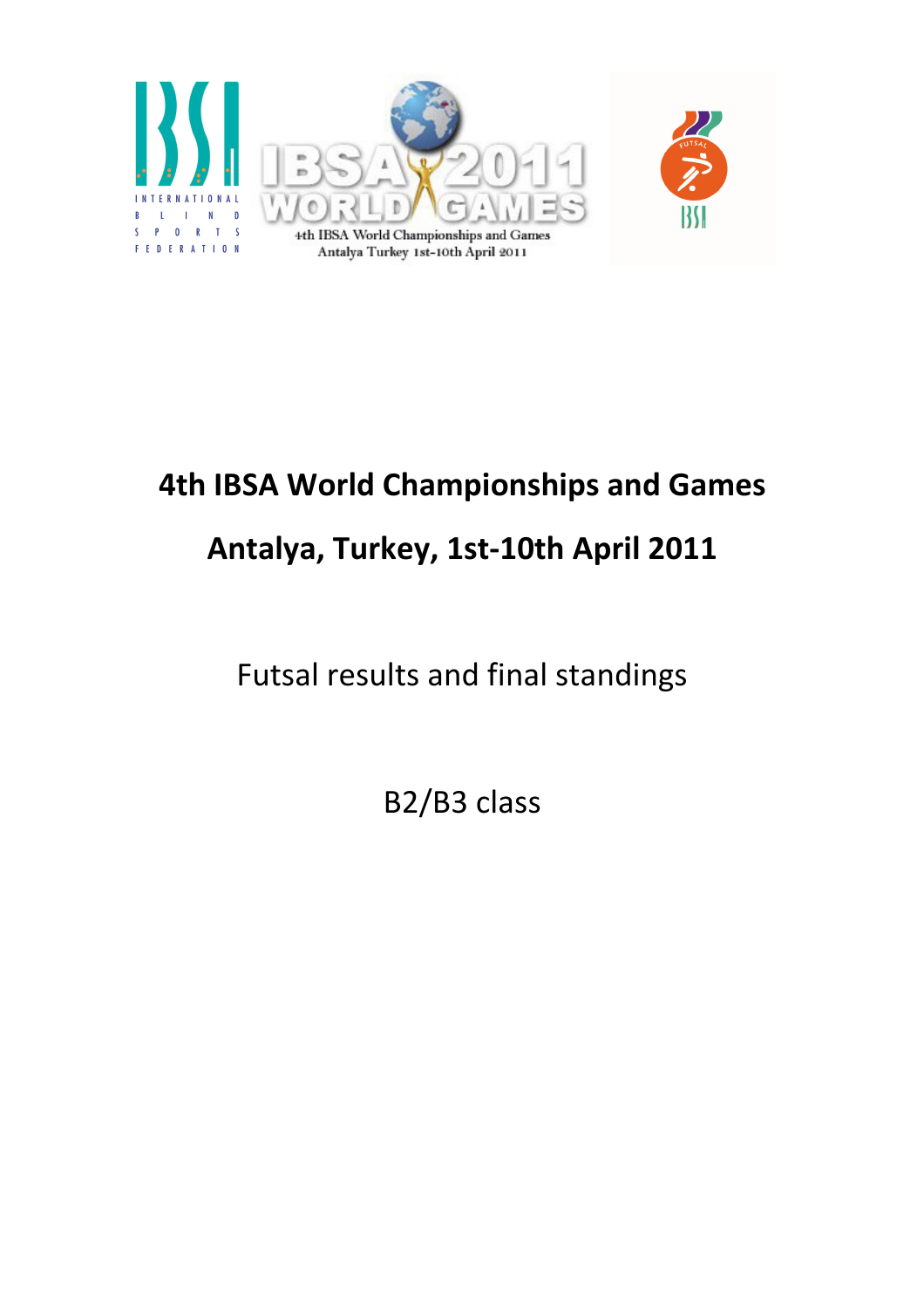



# GROUP A

#### Sunday April 3rd

09:30 Belarus 20 Japan 0

11:00 England 6 France 2

#### Monday April 4th

16:00 Japan 0 England 20

17:30 Turkey 2 Belarus 20

Tuesday April 5th

10:00 Japan 0 Turkey 9

| <b>Wednesday April 6th</b> |
|----------------------------|
| 11:30 Belarus 4 France 1   |

16:00 Turkey 2 France 8

17:30 England 1 Belarus 6

#### Thursday April 7th

10:00 Turkey 2 England 12

11:30 France 20 Japan 1

#### Group A - standings after round-robin stage

|                | <b>PLAYED</b> | <b>WON</b> | <b>LOST</b>    | <b>DRAWN</b> | <b>GOALS</b><br><b>FOR</b> | <b>GOALS</b><br><b>AGAINST</b> | <b>GOAL</b><br>DIFF. | <b>POINTS</b>  |
|----------------|---------------|------------|----------------|--------------|----------------------------|--------------------------------|----------------------|----------------|
|                |               |            |                |              |                            |                                |                      |                |
| <b>BELARUS</b> | 4             | 4          | 0              | $\Omega$     | 50                         | 4                              | $+44$                | 12             |
| <b>ENGLAND</b> | 4             | 3          | 1              | 0            | 39                         | 10                             | $+29$                | 9              |
| <b>FRANCE</b>  | 4             | 2          | $\overline{2}$ | 0            | 31                         | 13                             | $+19$                | 6              |
| <b>TURKEY</b>  | 4             | 1          | 3              | $\Omega$     | 15                         | 40                             | $-25$                | $\overline{3}$ |
| <b>JAPAN</b>   | 4             | $\Omega$   | 4              | $\Omega$     | 1                          | 69                             | -68                  | 0              |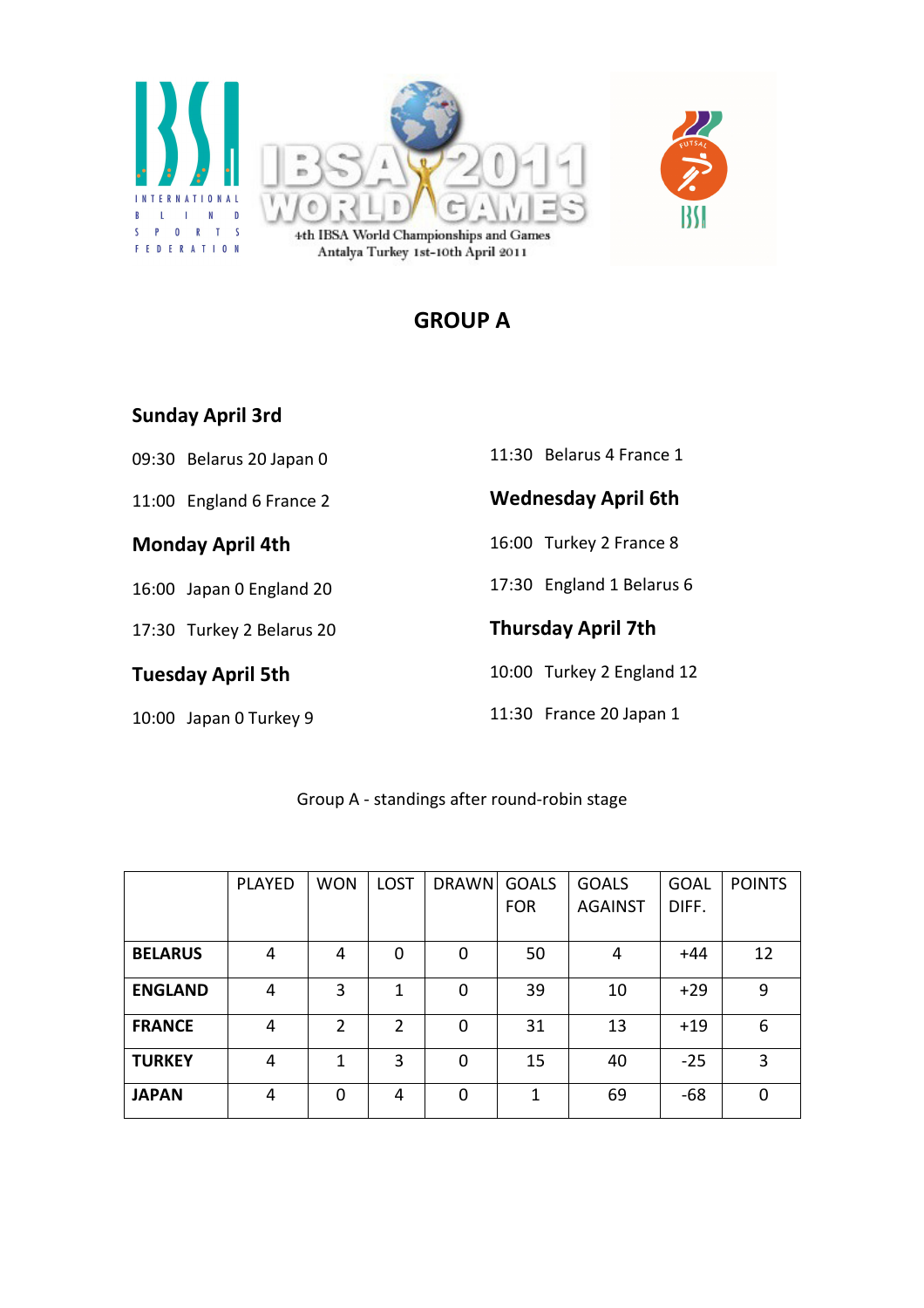

## GROUP B

| <b>Monday April 4th</b> |  |
|-------------------------|--|
|-------------------------|--|

17:30 Spain 0 Ukraine 4

10:00 Ukraine 14 Korea 0

11:30 Ireland 3 Spain 5

Tuesday April 5th

16:00 Korea 0 Ireland 33

Wednesday April 6th

10:00 Ukraine 4 Ireland 1

11:30 Korea 0 Spain 17

|                | <b>PLAYED</b> | <b>WON</b>     | <b>LOST</b> | DRAWN GOALS | <b>FOR</b> | <b>GOALS</b><br><b>AGAINST</b> | <b>GOAL</b><br>DIFF. | <b>POINTS</b> |
|----------------|---------------|----------------|-------------|-------------|------------|--------------------------------|----------------------|---------------|
|                |               |                |             |             |            |                                |                      |               |
| <b>UKRAINE</b> | 3             | 3              | 0           | $\mathbf 0$ | 22         | 1                              | $+21$                | 9             |
| <b>SPAIN</b>   | 3             | $\overline{2}$ | 1           | 0           | 22         | 7                              | $+15$                | 6             |
| <b>IRELAND</b> | 3             | 1              | 2           | 0           | 37         | 9                              | $+28$                | 3             |
| <b>KOREA</b>   | 3             | 0              | 3           | 0           | 0          | 64                             | -64                  | ∩             |

Group B - standings after round-robin stage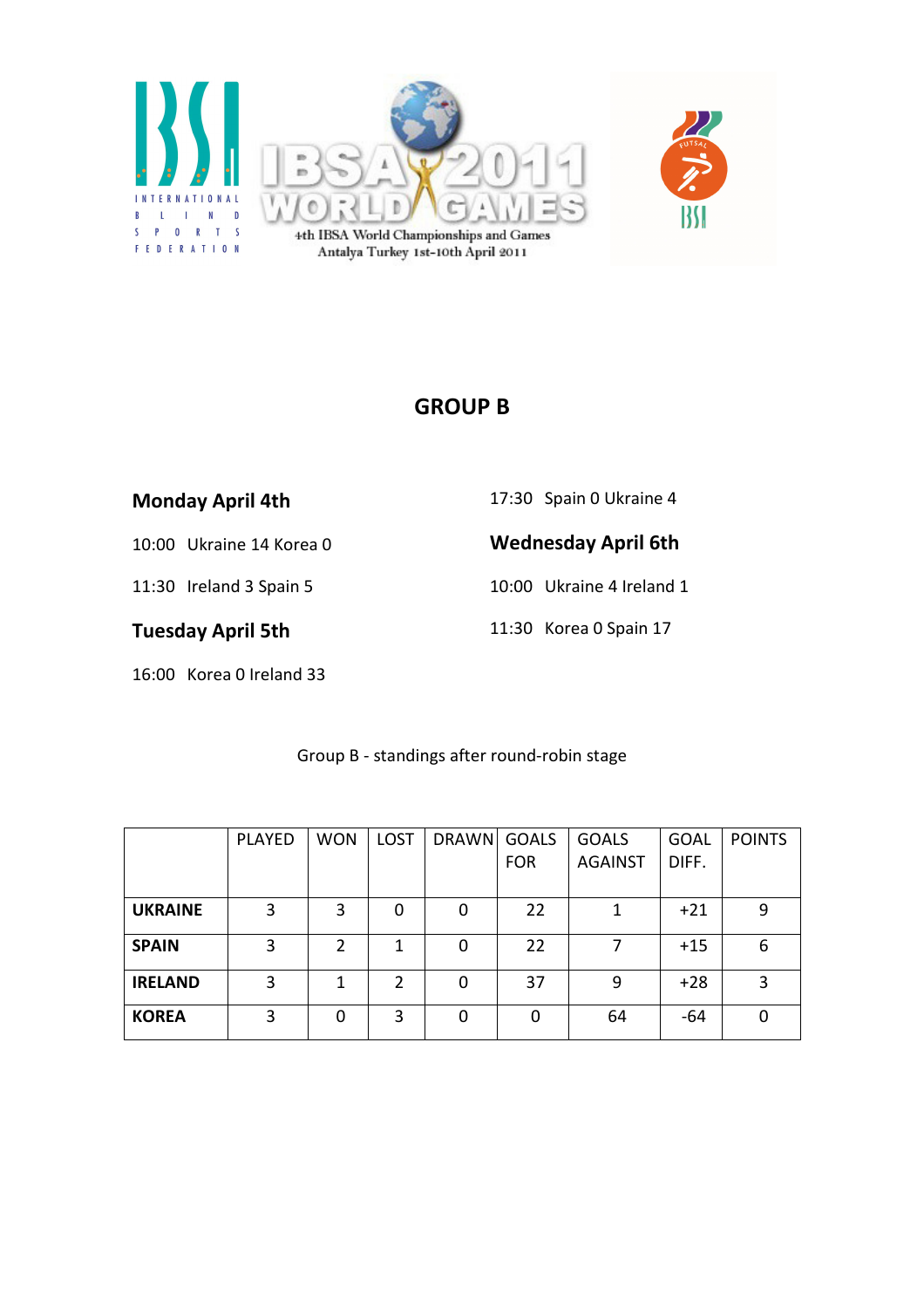



# KNOCK-OUT STAGE

## Friday April 8th

| 10:00 5th-8th place play-offs | France 8 Korea 0    |
|-------------------------------|---------------------|
| 11:30 5th-8th place play-offs | Ireland 16 Turkey 3 |
| 16:00 Semi-final 1            | Belarus 6 Spain 1   |
| 17:30 Semi-final 2            | Ukraine 4 England 0 |

## Saturday April 9th

|             | 10:00 7th-8th place play-off | Korea 1 Turkey 20   |
|-------------|------------------------------|---------------------|
|             | 11:30 5th-6th place play-off | France 5 Ireland 7  |
|             | 16:00 3rd-4th place play-off | Spain 7 England 4   |
| 17:30 Final |                              | Belarus 5 Ukraine 1 |